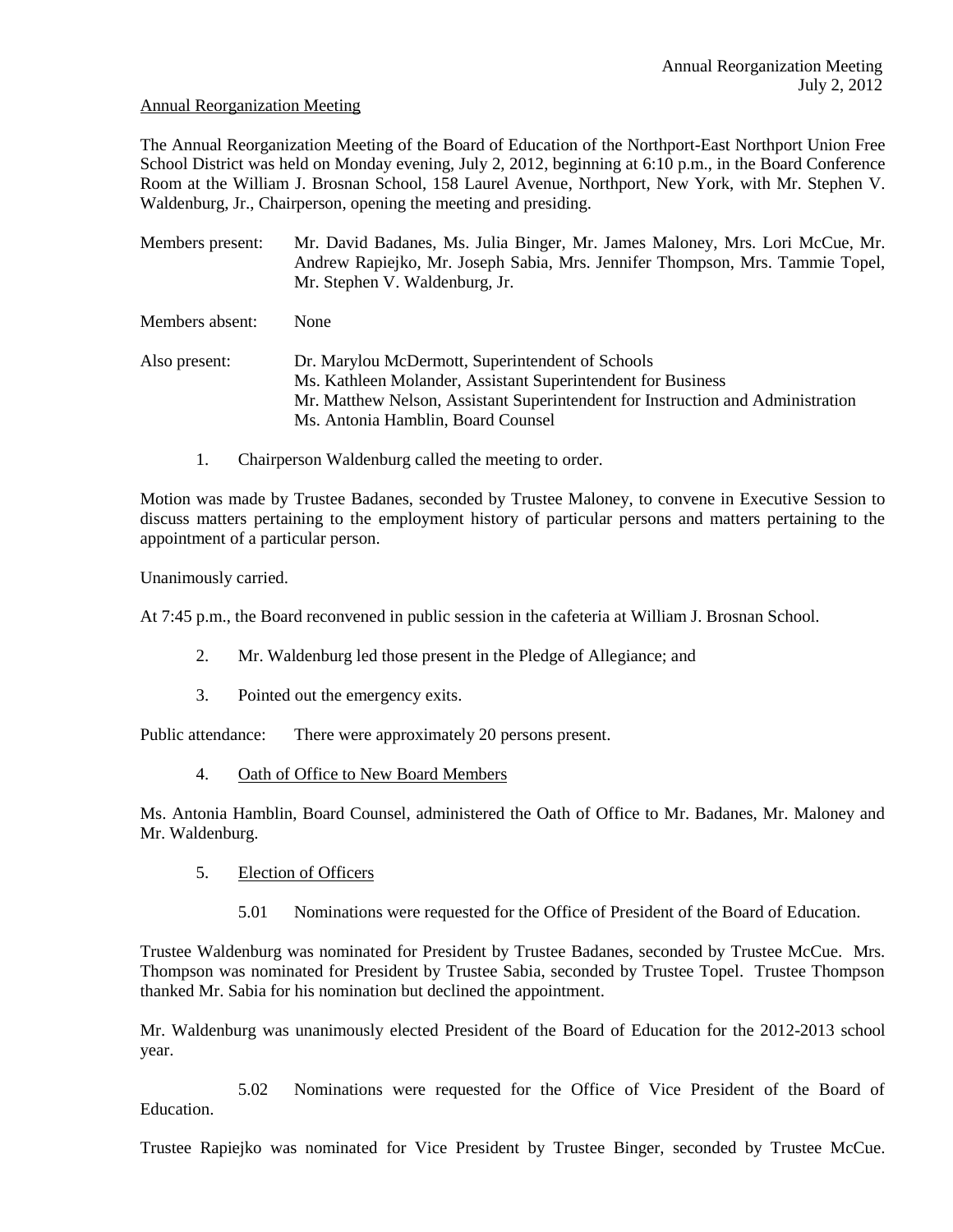Trustee Thompson was nominated for Vice President by Trustee Topel, seconded by Trustee Maloney.

Vote on Trustee Binger's motion to nominate Trustee Rapiejko for Vice President was as follows:

YES: Ms. Binger, Mrs. McCue, Mr. Rapiejko, Mr. Waldenburg

NO: Mr. Badanes, Mr. Maloney, Mr. Sabia, Mrs. Thompson, Mrs. Topel

Motion failed.

Vote on Trustee Topel's motion to nominate Trustee Thompson as Vice President was as follows:

YES: Mr. Badanes, Mr. Maloney, Mr. Sabia, Mrs. Thompson, Mrs. Topel

NO: Ms. Binger, Mrs. McCue, Mr. Rapiejko, Mr. Waldenburg

Motion passed.

Mrs. Thompson was elected as Vice President of the Board of Education for the 2012-2013 school year.

- 6. Oat of Office to the President and Vice President of the Board
	- 6.01 Board Counsel Hamblin administered the Oath of Office to:
		- 6.01.1 Board President Waldenburg
		- 6.01.2 Board Vice President Thompson

#### 7. Annual Appointments

Motion was made by Trustee McCue, seconded by Trustee Topel to approve all items under 7.

- 7.01 Appointments
	- 7.01.1 Beth Nystrom as District Clerk
	- 7.01.2 Dawn Monsell as District Treasurer and Donna Quinlivan as Deputy

District Treasurer

- 7.01.3 Ingerman Smith, LLP as Board Attorney and Negotiating Attorney
- 7.01.4 Christine Helbock as Claims Auditor

7.01.5 Susan Shutowich as Purchasing Agent, and Kathleen Molander, Assistant Superintendent for Business, authorized to act as Purchasing Agent in her absence

7.01.6 Impartial Hearing Officers:

Appointing Laure C. Nolan, Michael Ahern and Joseph Wooley as Impartial Hearing Officers to conduct hearings pursuant to Section 75 of Civil Service Law

Appointing Vanessa Sheehan, Lawrence Spirn and Jennifer Spirn as Impartial Hearing Officers to conduct hearings pursuant to Section 504 of the Rehabilitation Act of 1973

7.01.7 Compliance Officers: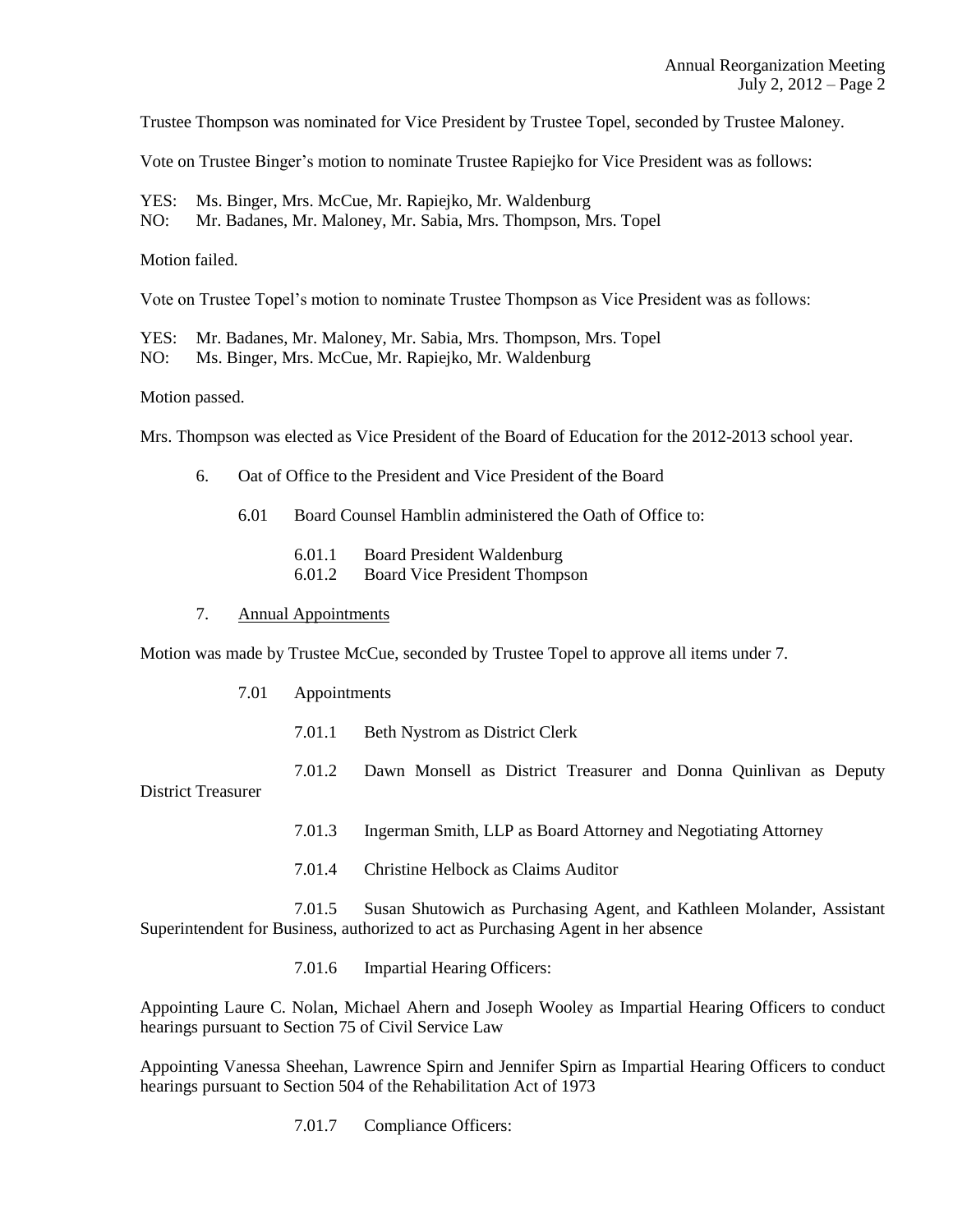Appointing Ms. Christina Pulaski as Section 504 Compliance Officer

Appointing Ms. Cynthia Fitzgerald as Title IX Compliance Officer

7.01.8 Appointing the following firms as Brokers of Record:

- Hartt Insurance Agency, Inc., 45 Main Street, P.O. Box 449, Northport, NY 11768  $\bullet$
- N.Y. Schools Insurance Reciprocal, 333 Earle Ovington Blvd., Uniondale, NY 11553
- GCG Risk Management, Inc., 11 Beach Street,  $8<sup>th</sup>$  Fl., New York, NY 10013
- Pupil Benefits Plan, Inc., 101 Dutch Meadows Lane, Glenville, NY 12302
- Fitzharris & Co., P.O. Box 9182, Farmingdale, NY 11735
- Digital Insurance in partnership with AON Consulting, 300 Jericho Quad., Suite 300, Jericho, NY 11753
- RSK Limited Liability Co./Emerson, Reid and Co., 174 Park Avenue, Hicksville, NY 11801

7.01.9 Appointing Bonding Counsel and Financial Advisory Services:

- Hawkins Delafield & wood, LLP, One Chase Manhattan Plaza, New York, NY 10005 as Bonding Counsel
- Munistat Services, Inc., 12 Roosevelt Avenue, Pt. Jefferson Station, NY 11776 for Financial Advisory **Services**

7.01.10 Appointing the firm of R.S. Abrams & Co., LLP as Internal Auditor for the 2012-2013 fiscal year

Vote on Trustee McCue's motion to approve all items under 7. was unanimously carried.

8. Oath of Office to Superintendent of Schools and District Clerk

Ms. Antonia Hamblin, Board Counsel, administered the Oath of Office to Dr. Marylou McDermott, Superintendent of Schools, and Ms. Beth Nystrom, District Clerk

Motion was made by Trustee Topel, seconded by Trustee Maloney, to approve all items under 9. through 35.

Motion was made by Trustee Badanes, seconded by Trustee Maloney, to sever items 11. and 12.

Unanimously carried.

- 9. Designation of Signatories for All School Warrants
	- 9.01 Designating the Claims Auditor as the signatory for all school warrants
- 10. Designation of Depositories for All District Funds

10.01 Depositories of the Northport-East Northport Union Free School District, Town of Huntington, Suffolk County, New York were designated as follows:

| 10.01.1 | <b>JP</b> Morgan Chase    |
|---------|---------------------------|
| 10.01.2 | <b>WITHDRAWN</b>          |
| 10.01.3 | Capital One Bank          |
| 10.01.4 | State Bank of Long Island |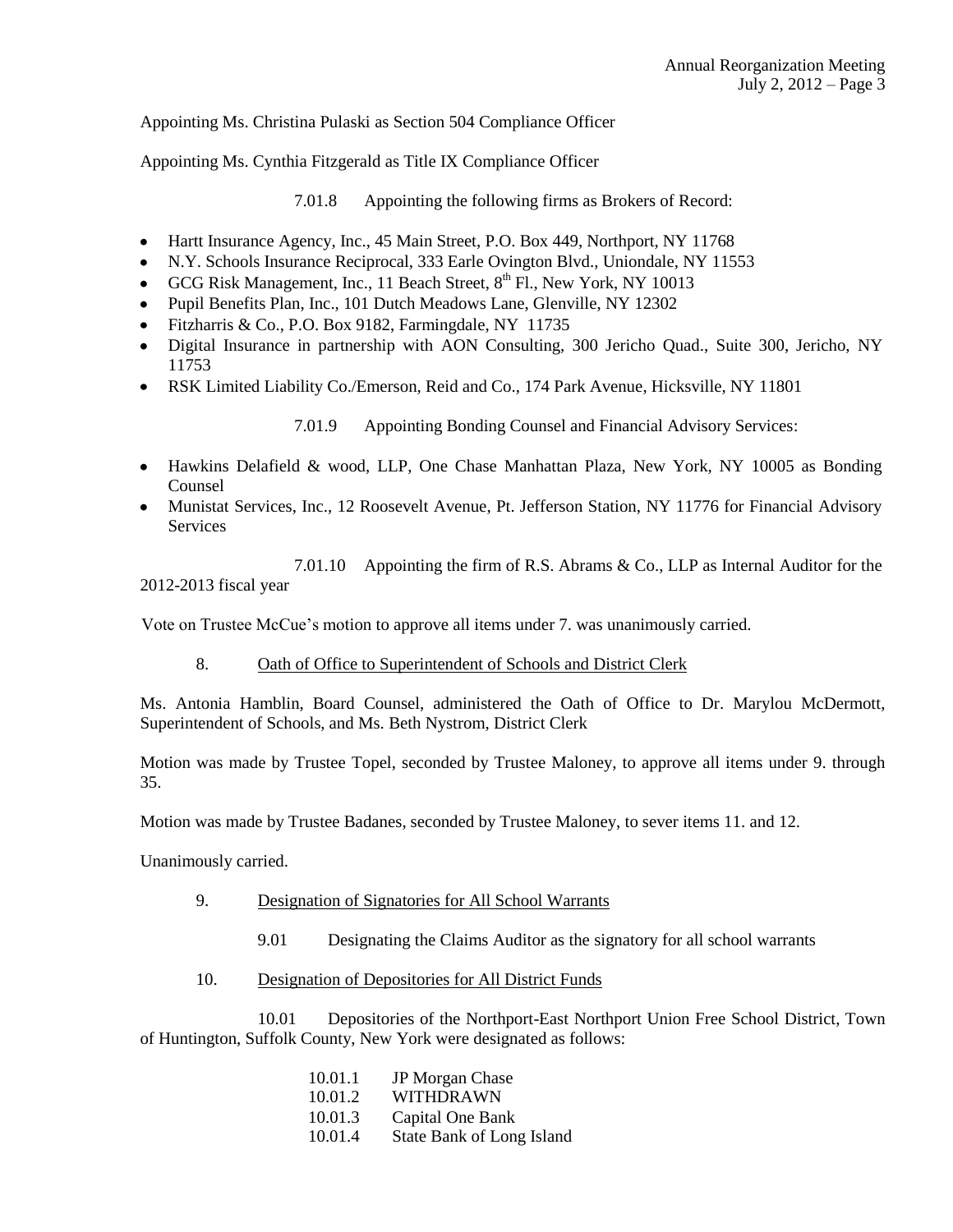10.01.5 TD Bank 10.01.6 Flushing Commercial Bank

#### 13. Authorization to Publish the Annual Financial Report

13.01 Authorizing publication of the Annual Financial Report for the 2011-2012 school year in the official newspaper

### 14. Bond for District Treasurer and Deputy District Treasurer

14.01 Authorizing Public Employee Dishonesty insurance in the amount of \$5,000,000 per-loss to include positions of District Treasurer and Deputy District Treasurer for the period July 1, 2012 to June 30, 2013

### 15. Authorization to Reimburse Expenses

15.01 Authorizing the Superintendent to approve expenses for staff attendance at conferences, and also for all authorized automobile travel within the District and outside of the District

## 16. Authorization to Certify Payrolls

16.01 Authorizing the Chief School Officer or her designee to certify payrolls each month (Ed. Law 1720, Sec. 2523; Commissioner's Regulation 170.2)

### 17. Authorization to Make Transfers

17.01 Authorizing the Superintendent of Schools or her designee, in accordance with the regulations of the Commissioner of Education, to make budget transfers between salary codes up to \$25,000, with all transfers in excess of \$25,000 requiring Board of Education approval and, transfers between all other codes up to \$10,000, with all transfers in excess of \$10,000 requiring Board of Education approval

## 18. Adoption of List of Religious Holidays

- 18.01 Adopting the attached list of religious holidays for State Aid computation purposes
- 19. Authorization to Establish Petty Cash Funds

19.01 Approving Petty Cash Funds in the amount of \$100 each with the following persons designated to administer these funds for the 2012-2013 school year:

- Mrs. Barbara Falotico, Principal, Bellerose Avenue School  $\bullet$
- Mr. Thomas Harrison, Principal, Fifth Avenue School  $\bullet$
- Ms. Patricia Essenfeld, Principal, Dickinson Avenue School  $\bullet$
- Mr. Michael Genovese, Principal, Norwood Avenue School
- Ms. Sabina Larkin, Principal, Ocean Avenue School
- Mr. Jeffrey Haubrich, Principal, Pulaski Road School
- Mr. Pasquale DeStefano, Principal, East Northport Middle School
- Mr. Timothy Hoss, Principal, Northport Middle School
- Ms. Irene McLaughlin, Principal, Northport High School
- Ms. Beth Nystrom, District Clerk, Board of Education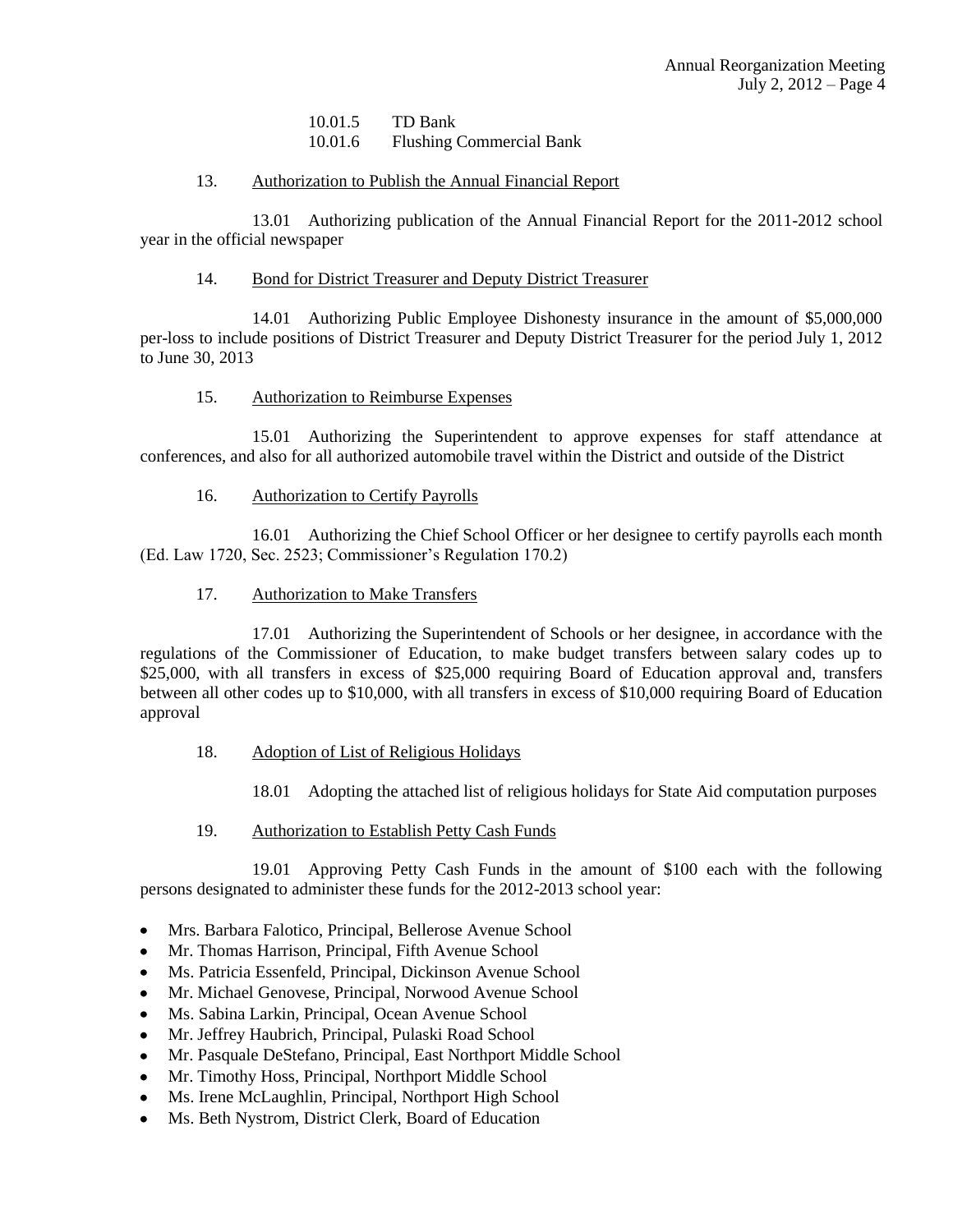### 20. Signatories for Federal Projects

20.01 Appointing for the 2012-2013 school year, Dr. Marylou McDermott, Superintendent of Schools, as the authorized representative and official of Northport-East Northport Union Free School District, to submit applications and make claims for Federal Funds under all applicable Federal laws as may be required, with the Assistant Superintendent of Instruction and Administration as alternate.

21. Designation of Signatory for Tax Anticipation Notes

21.01 Designating the Board President as the signatory for the single manual signature required on Tax Anticipation Notes or, as designated by the President, the Vice President, or the District Clerk

# 22. Appointment of School Physicians

22.01 Appointing the doctors of North Suffolk Medical Associates as the School Physician for 2012-2013 and authorizing the Board President to execute a contract to this effect

23. Attendance Officer

23.01 Appointing Ms. Judy Proscia as the District's Attendance Officer

# 24. Athletic Trainer

24.01 Appointing Mr. Shawn Scattergood as the District's Athletic Trainer

# 25. Records Access Officer

25.01 Appointing Ms. Beth Nystrom as the Records Access Officer

26. Records Management Officer

26.01 Appointing Mr. Bernard Krueger as the Records Management Officer

27. Asbestos Designee

27.01 Appointing Mr. Anthony Resca as the Asbestos Designee

- 28. Census Enumerator
	- 28.01 Appointing Ms. Judy Proscia as the Census Enumerator
- 29. Residency of Students Designees

29.01 Appointing the Superintendent and the Administrator of Technology as the Board's official designees for determining residency of students

30. Board of Registry

30.01 Appointing the following qualified voters of the District to the Board of Registry for the 2012-2013 school year: Anna Banzer, Eva Koch, James Mahoney, Maureen O'Brien, Clara Pryor, Joan Zaffiris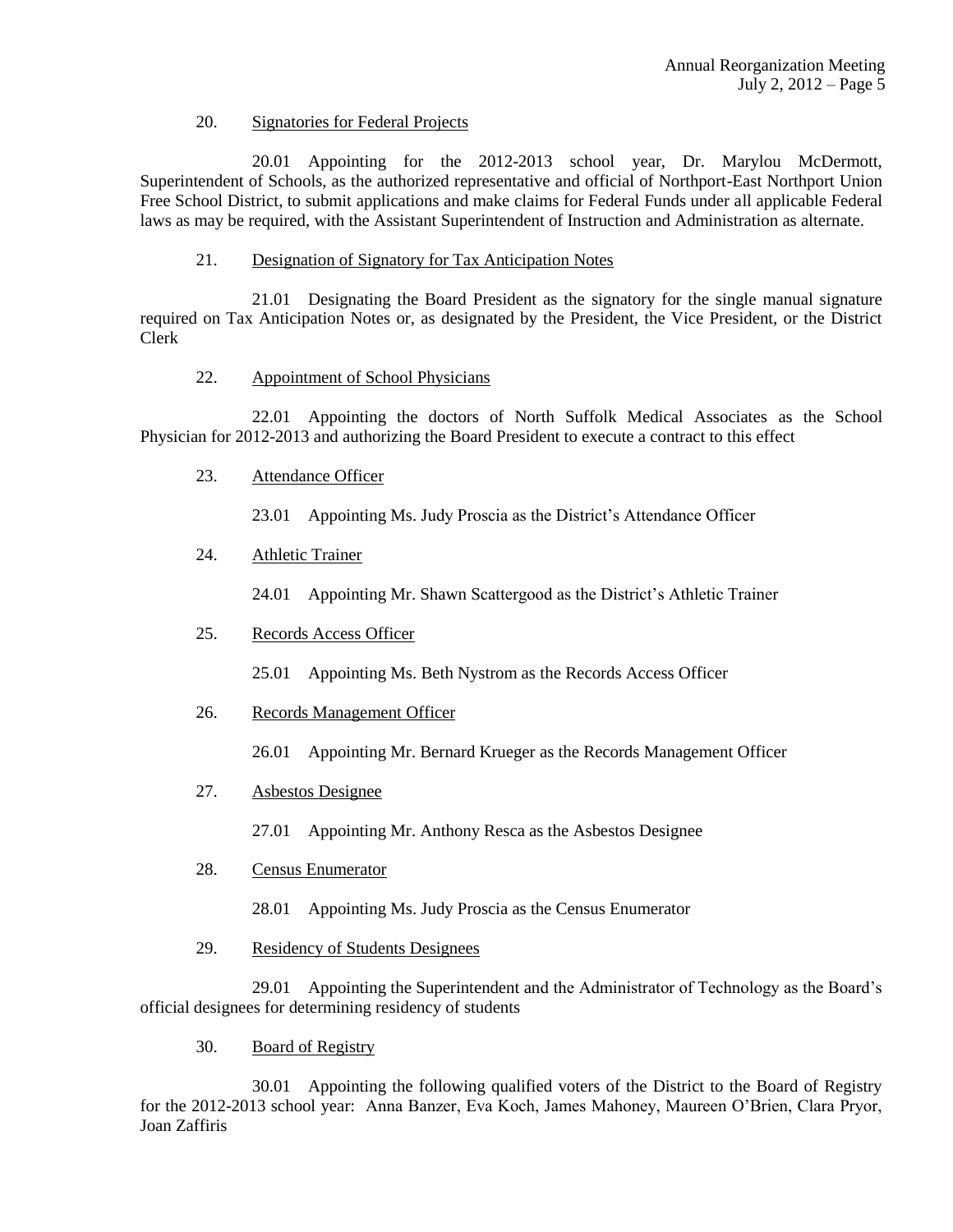30.02 Appointing the following staff members to serve as Registrars when school is in

session:

- Northport High School Pat Lynch, Clare Roby  $\bullet$
- East Northport Middle School Linda Koch, Cathy Truisi
- Northport Middle School Mary Giacopino, Karen Weiderman
- Bellerose Avenue Elementary School Kathie Scherer, Gloria Thompson
- Dickinson Avenue Elementary School Jane Corcione, Maureen Pollock
- Fifth Avenue Elementary School Debbie Jones, Lori Kohan
- Norwood Avenue Elementary School Kathy Kiley, Linda Garuccio
- Ocean Avenue Elementary School Kathy Byrnes, Christine Rozmus
- Pulaski Road Elementary School Janet Filippone, Patricia Gardner

## 31. Committee on Special Education

31.01 Appointing the following staff members as designees of the Northport-East Northport School District when initiating referrals to the Committee on Special Education during the 2012- 2013 school year:

- Christina M. Pulaski, Director of Special Education
- Allyson Giaimo, District Chairperson for Special Education  $\bullet$
- Karrie Kruger, District Chairperson for Special Education
- Michael Comiskey, School Psychologist
- Noreen Digiose, School Psychologist
- Elizabeth Dragone, School Psychologist
- Melanie Fisher, School Psychologist
- Erin Girardin, School Psychologist
- Kristen Karkota, School Psychologist
- Mary Christine Moser, School Psychologist
- Lisa Quartararo, School Psychologist
- Corinne Scheidt, School Psychologist
- Martha White, School Psychologist

31.02 Appointing the following staff members to serve as chairpersons for the Sub-Committees of the Committee on Special Education (SCSE) during the 2012-2013 school year:

Michael Comiskey, Noreen Digiose, Elizabeth Dragone, Melanie Fisher, Allyson Giaimo, Erin Girardin, Kristen Karkota, Karrie Kruger, Mary Christine Moser, Christina Pulaski, Lisa Quartararo, Corinne Scheidt, Martha White

31.03 Appointing the following staff members to serve as chairpersons for the Committee on Special Education (CSE) during the 2012-2013 school year:

Christina M. Pulaski, Allyson Giaimo, Karrie Kruger, Martha White

31.04 Appointing the following staff members to serve as chairpersons for the Committee on Preschool Special Education (CPSE) during the 2012-2013 school year:

Christina M. Pulaski, Allyson Giaimo, Karrie Kruger, Corinne Scheidt, Martha White

32. School Related Transportation